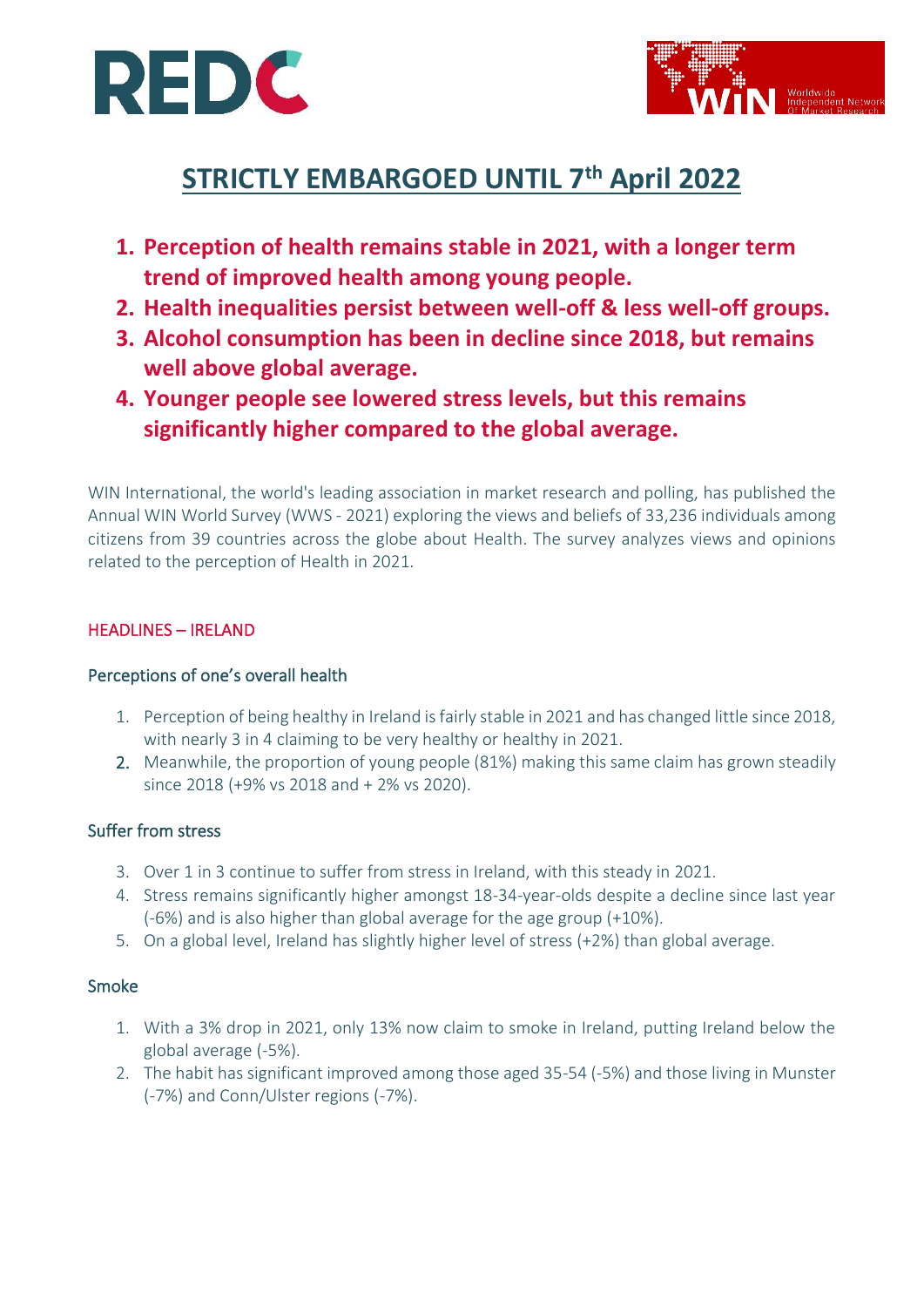## Drink alcohol

- 1. Alcohol consumption in Ireland remains high at 31%, being fairly stable as last year.
- 2. While the consumption of alcohol reduced among 18–34-year-olds & those in Conn/Ulster; those in Dublin are drinking much more than last year.
- 3. Consumption of alcohol in Ireland is 15% higher than the global average.

## Healthy Eating

- 1. Over 2 in 3 (68%) claim to eat healthy in 2021. This is higher among those aged 55+.
- 2. Globally, Ireland is slightly ahead of the global average (+1%).

### Doing physical exercise

- 1. Irish people seem to have adopted more physical exercising during the pandemic time, with half exercising frequently in 2021.
- 2. Significant growth in exercising seen among males, aged 35-54, for lower social class & those from Munster. However, despite having significantly higher levels of exercise, those aged 55+ have reduced working out since 2020 (-6%).
- 3. On a global front, Ireland is significantly higher (+10%) than the global average of 40%.

## Sleeping well

- 1. 3 in 4 in Ireland sleep well, with this being higher among those in higher social grades as compared to lower social grades.
- 2. Evident movement in sleeping pattern is seen on regional level, with improved sleep in the Rest of Leinster (+7%).
- 3. Globally, Ireland sits behind the world average (-5%).

#### Richard Colwell, CEO of RED C Research and Vice-President of WIN International Association, said:

*"It is positive to see longer term trends in improving health behaviour among the Irish population in the last few years. However, there is much to remain concerned about, in particular the fact that 1 in 2 of 18-34 year olds still claim to be suffering from stress, and also our continued reliance on alcohol, which remains well above the international norm."*

#### HEADLINES WORLD

In 2021, the general perception about health remains stable compared to 2020 results (from 79% to 77%); men perceive themselves healthier than women (80% and 75% respectively). In Africa, the number of people saying that they are healthy goes up to 90%; when looking at countries, the share of people who consider themselves healthy are 93% for Vietnam and 92% for Nigeria. On the other hand, among the countries where people consider themselves less healthy, we find Chile (with 57%) and Poland (with 55%).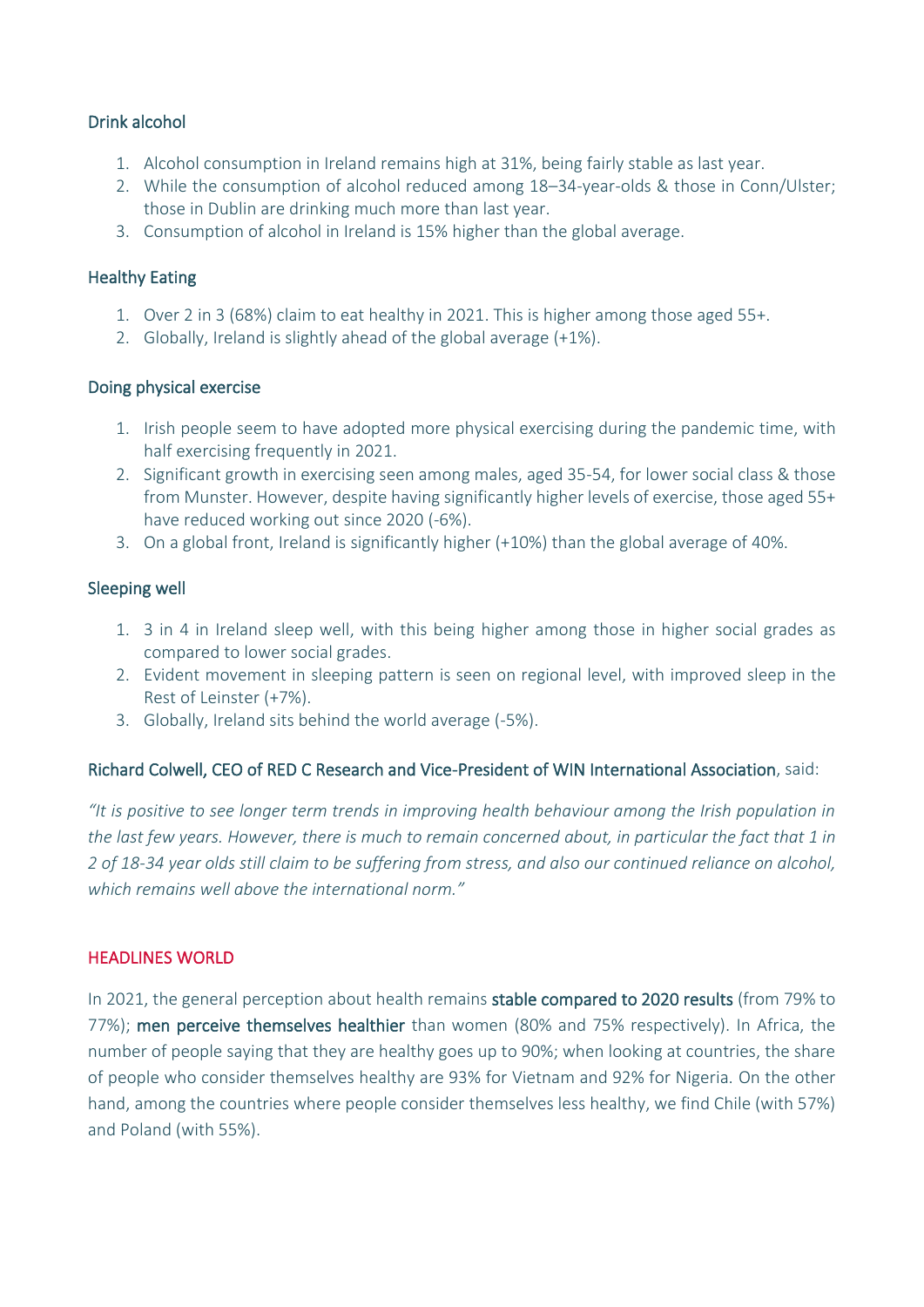According to the OMS, there is inequality among people in terms of access to health services and healthy habits, which depends on variables such as socio - economic statements and birthplace conditions. However, health can also be strengthened depending on the healthy and unhealthy habits that each person has individually.

The survey takes into consideration healthy and unhealthy habits such as: eating healthy, sleeping well, doing exercises, suffering from stress, smoking, and drinking alcohol. While almost all habits were also included in previous surveys and can therefore be compared to past results, eating healthy is a newly added habit in this latest edition.

Despite more than two years have gone by since the Covid19 pandemic hit, there aren´t considerable changes compared to previous years when it comes to the habits evaluated. However, the pandemic scenario might have an effect on mental health: for example, the number of people suffering from stress is increasing over the years (31% in 2020 vs 33% in 2021).

# 1. Healthy eating

On a total level, 67% of people surveyed affirm to maintain a healthy personal daily nutrition, and the majority are women. People who tend to eat healthier are also the older generations, from 65 years onwards (76%), followed by 55-64 (69%). Moreover, Africa and APAC are the regions registering the highest percentages of people who eat healthy (86% and 70% respectively), and among the countries included in this study, we find Vietnam (91%), Philippines (87%) and Nigeria (83%).

## 2. Doing physical exercise

In a similar way to last year, 40% of the participants of this survey affirm to do physical exercise constantly. Men (43%) tend to do more exercise than women (37%). Moreover, individuals with a higher level of education usually do more physical exercise (54%). In what respects to countries, India (64%), Finland (59%) and Paraguay (56%) are the ones that register the higher scores of people saying that they exercise regularly.

# 3. Suffer from stress

Nowadays, more people affirm to be suffering from stress, as a probable consequence of the context of COVID – 19. Women are the most affected in this sense, as 38% of women worldwide say they suffer from stress. The same goes for people with lower economical incomes (37%) and students (40%). MENA and Europe have the highest percentages of people registering stress (42% and 35% respectively). Japan (49%), Serbia (49%) and Croatia (48%) are the countries where people seem to suffer from stress the most.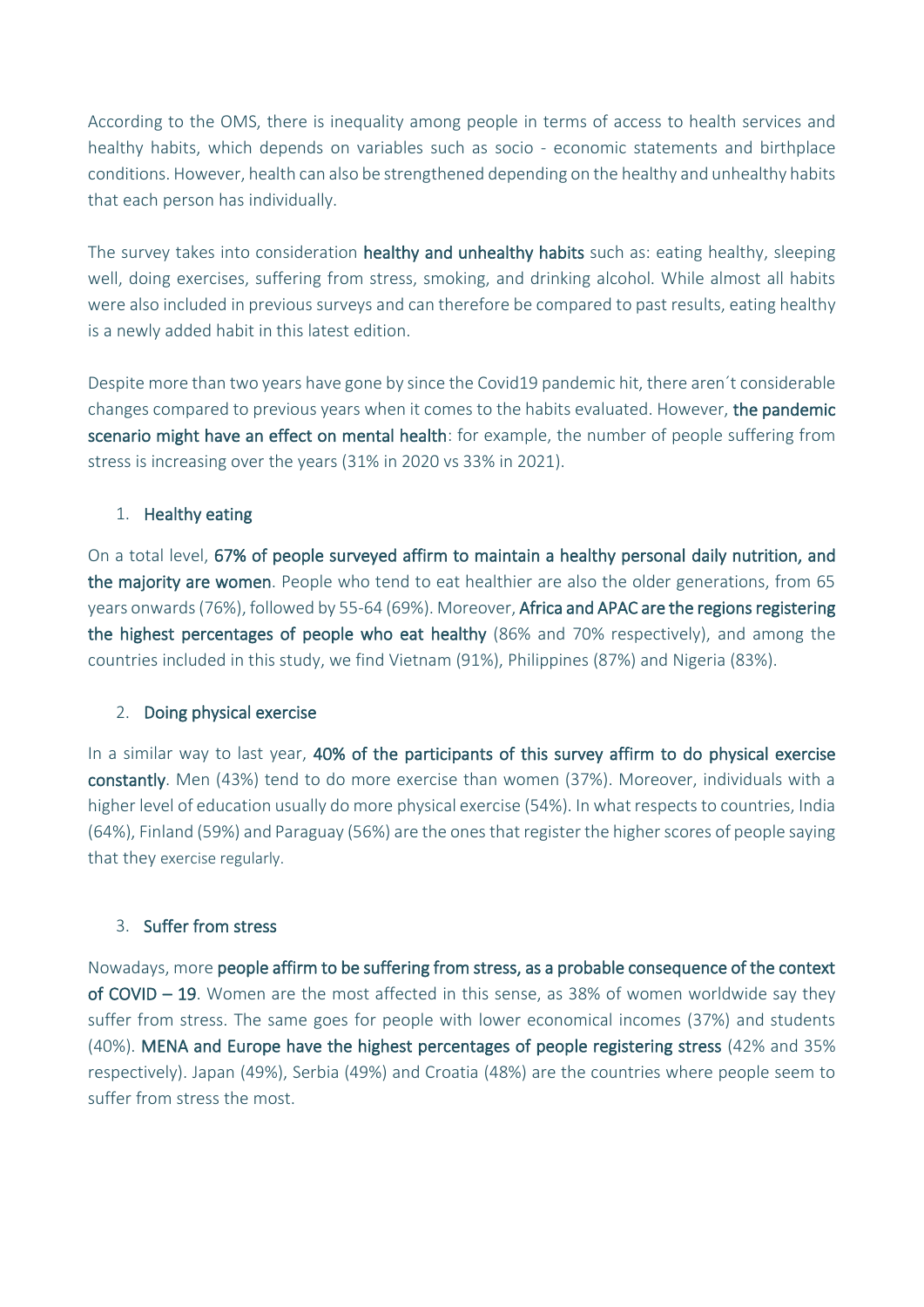### 4. Smoke

On a total level, 74% of people say smoking is not a habit, as they occasionally or never smoke. Men (22%) tend to smoke more regularly compared to women (13%). When considering one's own occupation, it is interesting to note that there is the same number of smokers among full – time and unemployed people. Among countries, Greece, Palestine, and Turkey are the ones that rank higher (37%, 36% and 34% respectively) with people smoking very often.

## 5. Drink alcohol

Indiscriminate alcohol consumption is associated with multiple sicknesses, some of them chronic. Nevertheless, drinking keeps being a widely spread habit in some countries, such as Japan (46%). Moreover, the number of men that drink alcohol (20%) is almost twice as higher as women's (11%). In Europe, 20% of people say alcohol consumption is a frequent habit, and in the MENA region, 89% of people assures to do it occasionally or almost never.

## Vilma Scarpino, President of WIN International Association, said:

*'The WIN World Survey section on Health keeps providing important insights, which become even more necessary in recent years. The high share of people adopting healthy habits is stable compared to previous years, meaning that people keep considering health an important value to take care of. Of course, there are some less healthy habits that might be difficult to overcome: in some countries, these habits might also be related to culture and lifestyle, and people are now eager to go back enjoying those habits after the pandemic, even if they're not the healthiest ones. There seems to be a balance between caring about one's own health, and having troubles overcoming unhealthy habits, which can both be considered a consequence of the pandemic. Overall, data point towards and optimistic result: globally, the vast majority of the population consider themselves healthy, and there is no world region where this perception scores lower than 70%.'* 

-ENDS-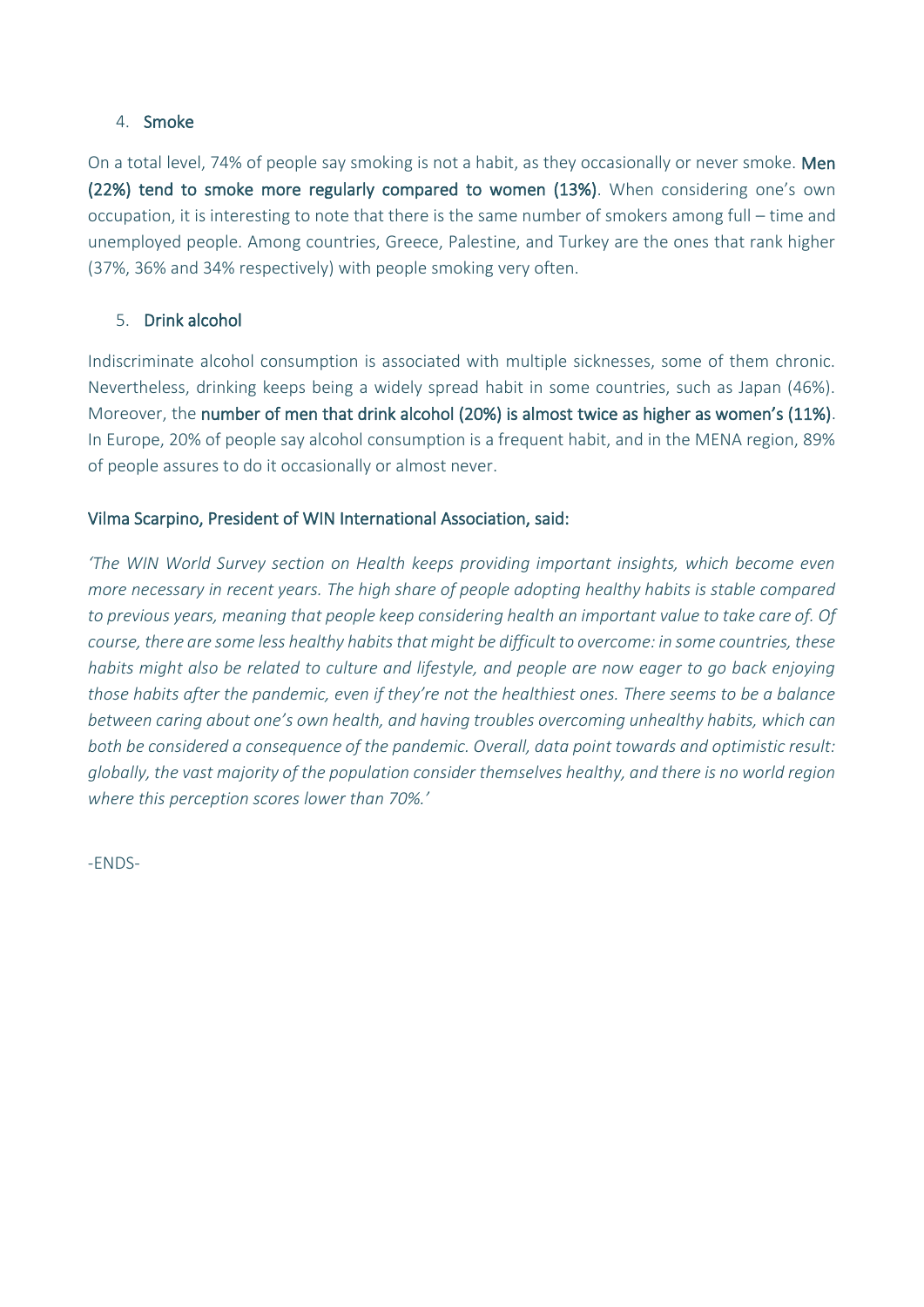#### Media enquiries:

IRELAND DATA Richard Colwell, C.E.O., RED C Research Derek Bell, Project Manager, RED C Research +35318186316 info@redcresearch.ie

WORLDWIDE DATA Elena Crosilla, WIN Coordinator +39 335.62.07.347 E-mail: [coordinator@winmr.com](mailto:coordinator@winmr.com)

### NOTES FOR EDITORS

#### Methodology:

The survey was conducted in 39 countries using CAWI / online survey methods.

### Sample Size and Mode of Field Work:

A total of 33,236 people were interviewed. See below for sample details. The fieldwork was conducted during 15<sup>th</sup> October 2021 and 18<sup>th</sup> December 2021. The margin of error for the survey is between 4.4 and 2.5 at 95% confidence level.

The global average has been computed according to the covered adult population of the surveyed countries.

In Ireland, a representative sample of over 1020 adults were conducted online. Fieldwork was conducted in November 2021.

#### About WIN:

The Worldwide Independent Network of Market Research (WIN) is a global network conducting market research and opinion polls in every continent.

Our assets are:

- Thought leadership: access to a group of the most prominent experts and business entrepreneurs in Market Research, Polling and Consultancy
- Flexibility: tailor-made global and local solutions to meet clients' needs
- Innovation: access to the latest strategic consultancy, tool development and branded solutions
- Local experts: access to a network of experts that truly understand the local culture, market, and business needs
- Trust: highest quality of talented members in all countries covered

In the years, WIN has demonstrated wide competences and ability to conduct multi-country surveys following the highest standards requested by the market. The accumulated expertise of the Association is formidable: among others, researched themes are gender equality and young people, communication and media research, and brand studies.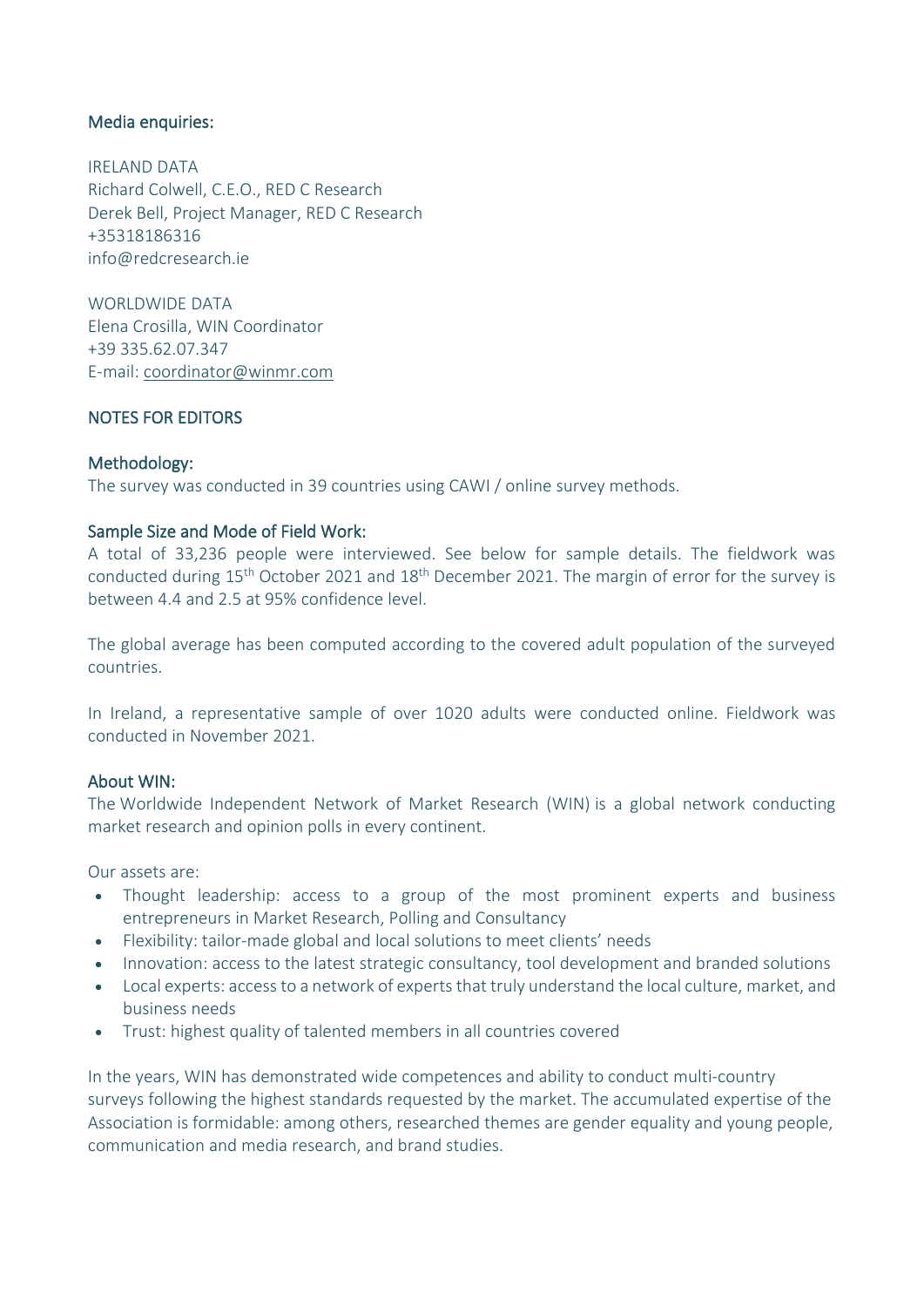# **Methodology Sheet**

|                | <b>Country</b>   | <b>Company Name</b>                   | <b>Methodology</b>      | <b>Sample</b> | <b>Coverage</b>                    | 2021                   |
|----------------|------------------|---------------------------------------|-------------------------|---------------|------------------------------------|------------------------|
|                |                  |                                       |                         |               |                                    | <b>Fieldwork Dates</b> |
| $\mathbf{1}$   | Argentina        | Voices Research &                     | <b>CAWI</b>             | 821           | National                           | Nov 11-24              |
|                |                  | Consultancy                           |                         |               |                                    |                        |
| $\overline{2}$ | <b>Brazil</b>    | Market Analysis Brazil                | <b>CAWI</b>             | 1153          | National                           | Nov 16 - Dec 7         |
| 3              | Canada           | <b>LEGER</b>                          | <b>CAWI</b>             | 1001          | National                           | Nov 11-23              |
| 4              | Chile            | Activa Research                       | <b>CAWI</b>             | 1216          | National -<br>urban                | <b>Nov 2-8</b>         |
| 5              | China            | WisdomAsia                            | online                  | 1000          | National Tier-1<br>& Tier-2 cities | Nov 30- Dec 7          |
| 6              | Croatia          | Mediana Fides                         | <b>CAWI</b>             | 516           | National                           | Nov 24-30              |
| $\overline{7}$ | Colombia         | Centro Nacional de                    | CATI                    | 775           | National                           | Nov $10 - Dec$         |
|                |                  | Consultoría                           |                         |               |                                    | 10                     |
| 8              | <b>Denmark</b>   | Norstat Denmark                       | <b>CAWI</b>             | 510           | National                           | Nov 11-22              |
| 9              | Ecuador          | <b>CEDATOS</b>                        | FACE-TO-<br><b>FACE</b> | 730           | National                           | Dec 1 - 9              |
| 10             | <b>Finland</b>   | Taloustutkimus Oy                     | <b>CAWI</b>             | 1042          | National<br>excluding<br>Aland     | Oct 18-25              |
| 11             | <b>France</b>    | <b>BVA</b>                            | <b>CAWI</b>             | 1001          | National                           | Nov 24-25              |
| 12             | Germany          | Produkt+Markt                         | <b>CAWI</b>             | 1000          | National                           | Oct 29 - Nov 8         |
| 13             | Greece           | Alternative Research<br>Solutions     | <b>CAWI</b>             | 505           | National                           | <b>Nov 5-9</b>         |
| 14             | <b>Hong Kong</b> | Consumer Search Group<br>(CSG)        | <b>CAWI</b>             | 524           | Territory wide                     | Nov 19-30              |
| 15             | India            | DataPrompt<br>International Pvt. Ltd. | <b>CAWI</b>             | 1000          | National                           | Nov 26 - Dec 8         |
| 16             | Indonesia        | Deka Marketing<br>Research            | <b>CAWI</b>             | 689           | National                           | Nov $8 - Dec$<br>12    |
| 17             | Republic of      | RED C Research &                      | <b>CAWI</b>             | 1020          | National                           | <b>Nov 4-9</b>         |
|                | Ireland          | Marketing Ltd                         |                         |               |                                    |                        |
| 18             | <b>Italy</b>     | <b>BVA Doxa</b>                       | <b>CAWI</b>             | 1000          | National                           | Oct 25-29              |
| 19             | Japan            | Nippon Research                       | <b>CAWI</b>             | 1182          | National                           | Nov 8-16               |
|                |                  | Center, LTD.                          |                         |               |                                    |                        |
| 20             | Kenya            | Mind Pulse Ltd                        | F <sub>2</sub> F        | 1000          | National                           | Nov $15-$<br>Dec 6     |
| 21             | Lebanon          | <b>REACH SAL</b>                      | CATI                    | 500           | National                           | Oct $28 - Nov$<br>24   |